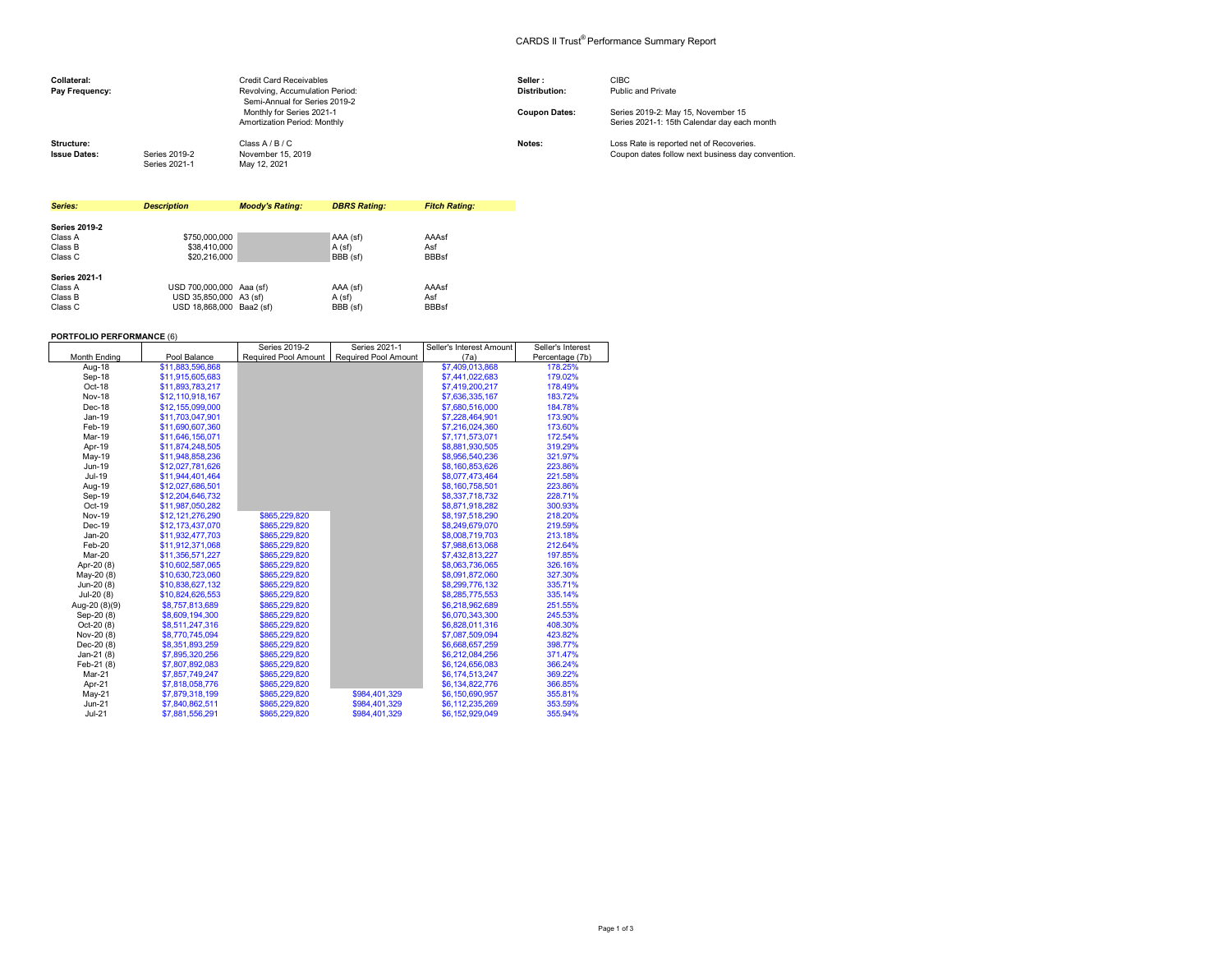|               |                  |               |                 | Series 2019-2   | Series 2021-1   |
|---------------|------------------|---------------|-----------------|-----------------|-----------------|
| Month Ending  | Payment Rate (2) | Loss Rate (3) | Gross Yield (4) | Excess Spread % | Excess Spread % |
| Aug-18        | 39.13%           | 3.13%         | 22.40%          |                 |                 |
| Sep-18        | 35.41%           | 2.86%         | 22.83%          |                 |                 |
| Oct-18        | 41.42%           | 3.08%         | 21.98%          |                 |                 |
| Nov-18        | 38.75%           | 3.13%         | 23.31%          |                 |                 |
| Dec-18        | 38.05%           | 3.12%         | 22.03%          |                 |                 |
| $Jan-19$      | 38.51%           | 2.83%         | 22.17%          |                 |                 |
| Feb-19        | 32.61%           | 3.48%         | 24.57%          |                 |                 |
| Mar-19        | 36.62%           | 3.23%         | 22.04%          |                 |                 |
| Apr-19        | 38.63%           | 3.53%         | 23.33%          |                 |                 |
| May-19        | 40.55%           | 3.14%         | 22.74%          |                 |                 |
| Jun-19        | 36.68%           | 3.66%         | 23.46%          |                 |                 |
| Jul-19        | 42.70%           | 3.13%         | 22.31%          |                 |                 |
| Aug-19        | 38.70%           | 2.92%         | 22.93%          |                 |                 |
| Sep-19        | 38.08%           | 3.18%         | 23.02%          |                 |                 |
| Oct-19        | 41.26%           | 3.46%         | 22.27%          |                 |                 |
| <b>Nov-19</b> | 37.80%           | 3.34%         | 23.33%          | 16.46%          |                 |
| Dec-19        | 42.26%           | 3.01%         | 22.22%          | 15.72%          |                 |
| $Jan-20$      | 38.71%           | 3.07%         | 22.15%          | 15.45%          |                 |
| Feb-20        | 33.92%           | 3.45%         | 23.85%          | 14.95%          |                 |
| Mar-20        | 37.49%           | 3.48%         | 20.57%          | 14.40%          |                 |
| Apr-20 (8)    | 33.74%           | 3.58%         | 19.71%          | 13.36%          |                 |
| May-20 (8)    | 33.56%           | 3.04%         | 20.32%          | 12.67%          |                 |
| Jun-20 (8)    | 39.24%           | 1.34%         | 20.99%          | 13.41%          |                 |
| Jul-20 (8)    | 41.37%           | 0.77%         | 21.57%          | 14.99%          |                 |
| Aug-20 (8)    | 42.06% (10)      | $-0.01%$      | 21.90%          | 16.47%          |                 |
| Sep-20 (8)    | 45.45%           | 0.11%         | 22.28%          | 17.10%          |                 |
| Oct-20 (8)    | 44.98%           | $-0.07%$      | 21.29%          | 17.30%          |                 |
| Nov-20 (8)    | 45.19%           | 0.22%         | 23.05%          | 17.30%          |                 |
| Dec-20 (8)    | 49.72%           | 0.58%         | 21.72%          | 17.32%          |                 |
| Jan-21 (8)    | 42.34%           | 0.32%         | 21.30%          | 17.33%          |                 |
| Feb-21 (8)    | 39.70%           | 3.43%         | 23.86%          | 16.36%          |                 |
| Mar-21        | 50.13%           | 0.88%         | 22.23%          | 16.20%          |                 |
| Apr-21        | 47.51%           | 1.03%         | 23.05%          | 16.23%          |                 |
| $May-21$      | 48.70%           | 1.11%         | 22.41%          | 16.99%          | 19.13%          |
| $Jun-21$      | 52.20%           | 1.11%         | 24.13%          | 17.31%          | 19.29%          |
| $Jul-21$      | 52.20%           | 0.76%         | 22.76%          | 17.48%          | 19.33%          |

|               | Series 2019-2   | Series 2021-1   |  |
|---------------|-----------------|-----------------|--|
| Month Ending  | Base Rate % (5) | Base Rate % (5) |  |
| Aug-18        |                 |                 |  |
| Sep-18        |                 |                 |  |
| Oct-18        |                 |                 |  |
| Nov-18        |                 |                 |  |
| Dec-18        |                 |                 |  |
| Jan-19        |                 |                 |  |
| Feb-19        |                 |                 |  |
| Mar-19        |                 |                 |  |
| Apr-19        |                 |                 |  |
| May-19        |                 |                 |  |
| Jun-19        |                 |                 |  |
| Jul-19        |                 |                 |  |
| Aug-19        |                 |                 |  |
| Sep-19        |                 |                 |  |
| Oct-19        |                 |                 |  |
| Nov-19        | 2.53%           |                 |  |
| Dec-19        | 2.53%           |                 |  |
| $Jan-20$      | 2.57%           |                 |  |
| Feb-20        | 2.54%           |                 |  |
| Mar-20        | 2.58%           |                 |  |
| Apr-20        | 2.53%           |                 |  |
| May-20        | 2.55%           |                 |  |
| <b>Jun-20</b> | 2.50%           |                 |  |
| <b>Jul-20</b> | 2.56%           |                 |  |
| Aug-20        | 2.56%           |                 |  |
| Sep-20        | 2.50%           |                 |  |
| Oct-20        | 2.57%           |                 |  |
| <b>Nov-20</b> | 2.52%           |                 |  |
| $Dec-20$      | 2.54%           |                 |  |
| $Jan-21$      | 2.57%           |                 |  |
| Feb-21        | 2.57%           |                 |  |
| Mar-21        | 2.64%           |                 |  |
| Apr-21        | 2.56%           |                 |  |
| May-21        | 2.59%           | 1.00%           |  |
| $Jun-21$      | 2.61%           | 1.05%           |  |
| $Jul-21$      | 2.55%           | 0.95%           |  |
|               |                 |                 |  |